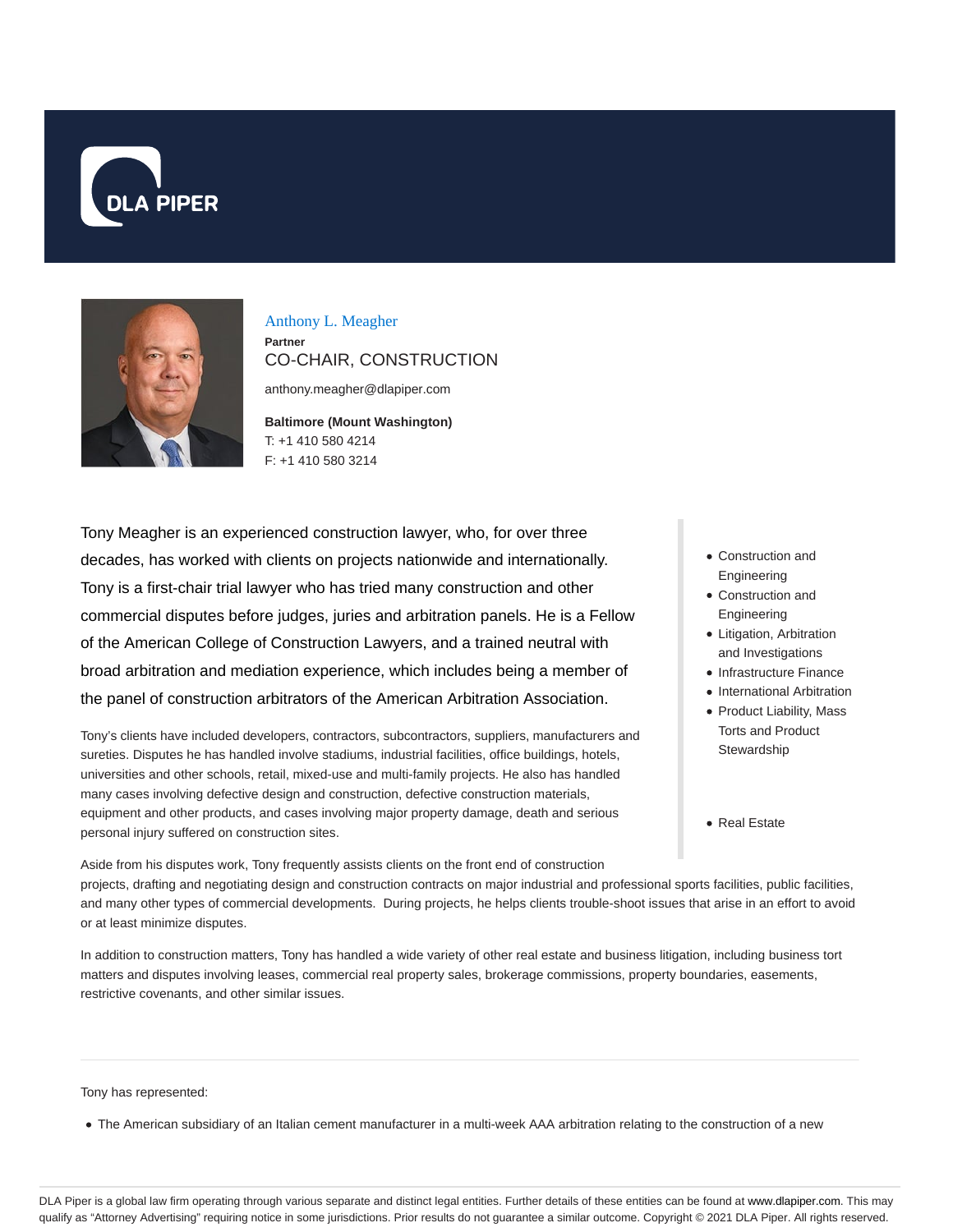cement plant (half-billion dollar project value) along-side an existing and operating plant. Successfully defended against the contractor's claim for in excess of \$50 million in additional costs relating to delays and alleged scope changes

- An international EPC contractor in claims relating to US chemical plant project. Lead counsel in 10+ day AAA (ICDR) arbitration seated in New York, resulting in substantial award for contractor, together with interest, fees, and costs
- The owner of the World Trade Center site in Lower Manhattan in construction matters relating to its redevelopment, including two arbitrations, the last involving a claim in excess of \$3.5 billion for delay in the completion of infrastructure and turnover of development sites. Damage claim denied in its entirety
- A major Washington-area developer in construction and real estate disputes involving several office, multi-family, and mixed-use projects
- Two National Football League franchises in connection with construction of their new football stadiums. Matters included defense of two multimillion-dollar claims, negotiation of a complex closeout agreement, and pursuit of substantial design claims
- A steel manufacturer on a nationwide basis in construction claims and construction product defect cases. Matters have included construction claims for payment on major stadiums and arena projects, roof collapses due to snow and other overload conditions and construction injury cases, including wrongful death, and other serious personal injury matters
- A cement manufacturer, as project counsel, on a multi-hundred–million-dollar cement plant modernization project. Representation included drafting and negotiating in excess of 30 design, construction and equipment supply contracts; advising the client on day-to-day project performance issues; and handling the defense and resolution of several significant construction claims
- An international developer of a Caribbean resort hotel, including negotiation of construction management contract and arbitration of claim for defective performance
- A poultry supplier in negotiation of numerous design and construction contracts for several projects, including a prototype industrial processing facility for poultry litter. The representation included drafting and negotiation of a sizeable design-build construction contract and handling a construction claim relating to site work
- A national outlet mall developer in defense of a multimillion-dollar claim involving construction of new retail space
- Several commercial retailers and other parties in disputes regarding the buildout of leased premises
- Several municipalities in construction matters relating to the construction of correctional facilities, schools and other public facilities, including drafting and negotiating design and construction contracts, and litigating or arbitrating construction claims

#### **CREDENTIALS**

# Admissions

• Marvland

### **Recognitions**

- Chambers USA
	- o Band 2, Maryland Construction (2022)

Spotlight Table, Maryland Construction (2021) Chambers comments, "Cochair of the firm's construction group Anthony Meagher has key experience in a wide range of disputes, including contractual and defect claims." Clients say, "He is a sharp lawyer and an excellent construction litigator."

- The Legal 500 United States
	- Recommended, Construction (Including Construction Litigation) (2015-2022) The Legal 500 comments, "The group is jointly chaired by Anthony Meagher, who focuses primarily on construction disputes."
- The Best Lawyers in America, every year since 2005, Construction Lawyer of the Year 2015
- Benchmark Litigation—Local Litigation Star, Construction
- Super Lawyers, Construction
- Who's Who Legal: Construction
- Who's Who Legal: Thought Leaders-Construction